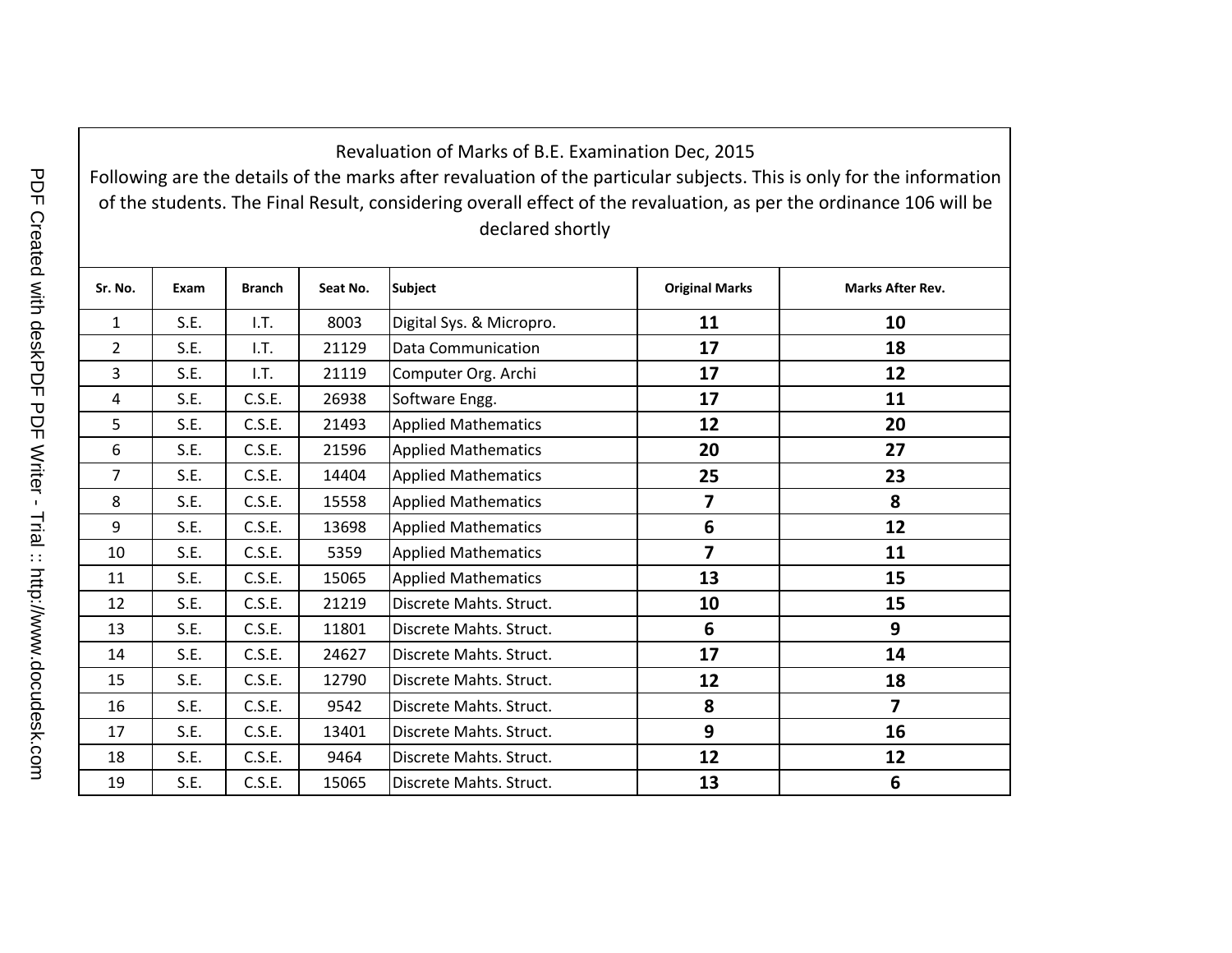| 20 | S.E. | C.S.E. | 11785 | Discrete Mahts. Struct.  | $\overline{2}$ | 5  |
|----|------|--------|-------|--------------------------|----------------|----|
|    |      |        |       |                          |                |    |
| 21 | S.E. | C.S.E. | 13713 | Discrete Mahts. Struct.  | 16             | 19 |
| 22 | S.E. | C.S.E. | 13701 | Discrete Mahts. Struct.  | 8              | 16 |
| 23 | S.E. | C.S.E. | 11757 | Discrete Mahts. Struct.  | 4              | 12 |
| 24 | S.E. | C.S.E. | 22246 | Discrete Mahts. Struct.  | 15             | 10 |
| 25 | S.E. | C.S.E. | 9514  | Discrete Mahts. Struct.  | 23             | 25 |
| 26 | S.E. | C.S.E. | 9492  | Discrete Mahts. Struct.  | 9              | 12 |
| 27 | S.E. | C.S.E. | 13698 | Discrete Mahts. Struct.  | 15             | 20 |
| 28 | S.E. | C.S.E. | 27319 | Discrete Mahts. Struct.  | 10             | 6  |
| 29 | S.E. | C.S.E. | 20886 | Automata Theory          | $\mathbf{9}$   | 10 |
| 30 | S.E. | C.S.E. | 26945 | <b>Automata Theory</b>   | 11             | 5  |
| 31 | S.E. | C.S.E. | 31692 | <b>Automata Theory</b>   | 8              | 13 |
| 32 | S.E. | C.S.E. | 32048 | Advanced Microprocessore | 14             | 17 |
| 33 | S.E. | C.S.E. | 20672 | Microprocessor           | 15             | 10 |
| 34 | S.E. | C.S.E. | 54127 | Microprocessor           | 9              | 13 |
| 35 | S.E. | C.S.E. | 9519  | Microprocessor           | 11             | 12 |
| 36 | S.E. | C.S.E. | 12790 | Microprocessor           | 20             | 20 |
| 37 | S.E. | C.S.E. | 11773 | Microprocessor           | 13             | 16 |
| 38 | S.E. | C.S.E. | 23051 | Microprocessor           | 14             | 21 |
| 39 | S.E. | C.S.E. | 11797 | Microprocessor           | 11             | 8  |
| 40 | S.E. | C.S.E. | 23052 | Microprocessor           | 10             | 13 |
| 41 | S.E. | C.S.E. | 14401 | Data Structure           | 22             | 14 |
| 42 | S.E. | C.S.E. | 22148 | Data Structure           | 37             | 30 |
| 43 | S.E. | C.S.E. | 8342  | Data Structure           | 14             | 23 |
| 44 | S.E. | C.S.E. | 13135 | Data Structure           | 13             | 11 |
| 45 | S.E. | C.S.E. | 8322  | Data Structure           | 13             | 22 |